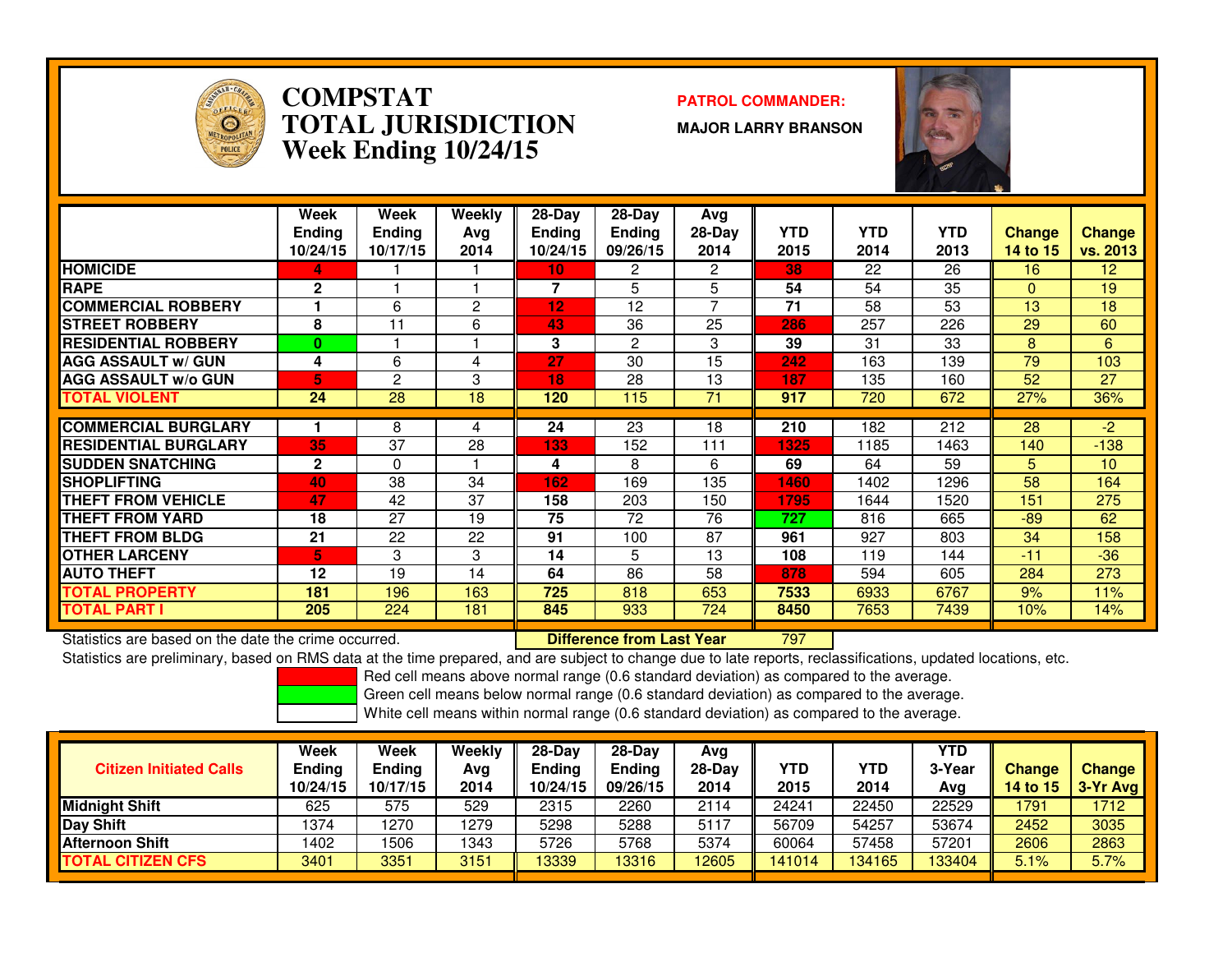

## **COMPSTAT PRECINCT COMMANDER: WEST CHATHAM PRECINCTWeek Ending 10/24/15**

**CAPT. CARL RAMEY**



|                             | Week<br><b>Ending</b> | Week<br><b>Ending</b> | <b>Weekly</b><br>Avg | $28-Day$<br><b>Ending</b> | 28-Day<br>Ending | Avg<br>$28-Day$ | YTD. | <b>YTD</b> | YTD.         | Change   | <b>Change</b>   |
|-----------------------------|-----------------------|-----------------------|----------------------|---------------------------|------------------|-----------------|------|------------|--------------|----------|-----------------|
|                             | 10/24/15              | 10/17/15              | 2014                 | 10/24/15                  | 09/26/15         | 2014            | 2015 | 2014       | 2013         | 14 to 15 | <b>vs. 2013</b> |
| <b>HOMICIDE</b>             | 3                     |                       | $\Omega$             | 4                         | 0                | 0               | 4    |            | $\mathbf{2}$ | 3        | 2 <sup>1</sup>  |
| <b>RAPE</b>                 | 0                     | $\Omega$              | $\Omega$             | $\mathbf{2}$              | 0                |                 | 15   | 11         | 6            | 4        | 9               |
| <b>COMMERCIAL ROBBERY</b>   | 0                     |                       | $\Omega$             |                           | $\mathbf{2}$     |                 | 13   | 8          | 6            | 5        | $\overline{7}$  |
| <b>STREET ROBBERY</b>       | 0                     | $\mathbf{2}$          |                      | 4                         |                  | 3               | 23   | 25         | 23           | -2       | $\mathbf{0}$    |
| <b>RESIDENTIAL ROBBERY</b>  | 0                     | $\Omega$              | $\Omega$             | 0                         | $\Omega$         |                 | 6    | 10         | 5            | $-4$     |                 |
| <b>AGG ASSAULT w/ GUN</b>   | 0                     | $\Omega$              | $\Omega$             | 1                         | 0                |                 | 20   | 15         | 14           | 5        | $6\phantom{a}$  |
| <b>AGG ASSAULT w/o GUN</b>  |                       | $\overline{c}$        | $\Omega$             | 3                         | 4                | 2               | 36   | 14         | 27           | 22       | 9               |
| <b>TOTAL VIOLENT</b>        | 4                     | 6                     | 2                    | 15                        | $\overline{7}$   | 9               | 117  | 84         | 83           | 39%      | 41%             |
|                             |                       |                       |                      |                           |                  |                 |      |            |              |          |                 |
| <b>COMMERCIAL BURGLARY</b>  | 0                     | 4                     |                      | 9                         | 3                | 4               | 59   | 43         | 25           | 16       | 34              |
| <b>RESIDENTIAL BURGLARY</b> | 10                    | 8                     | 5                    | 41                        | 38               | 21              | 282  | 224        | 247          | 58       | 35              |
| <b>SUDDEN SNATCHING</b>     | 0                     | $\Omega$              | $\Omega$             | 0                         | $\Omega$         |                 | 4    | 5          |              | $-1$     | 3               |
| <b>SHOPLIFTING</b>          | 4                     | 0                     | 5                    | 7                         | 19               | 19              | 169  | 198        | 122          | $-29$    | 47              |
| <b>THEFT FROM VEHICLE</b>   | 6                     | $\overline{7}$        | 6                    | 27                        | 48               | 26              | 304  | 258        | 224          | 46       | 80              |
| <b>THEFT FROM YARD</b>      | $\mathbf{2}$          | 2                     | 3                    | 9                         | 11               | 12              | 128  | 128        | 81           | $\Omega$ | 47              |
| <b>THEFT FROM BLDG</b>      |                       | 5                     | 3                    | $\overline{17}$           | 19               | 13              | 177  | 151        | 113          | 26       | 64              |
| <b>OTHER LARCENY</b>        |                       | $\Omega$              |                      | $\mathbf{2}$              | $\Omega$         | 3               | 21   | 25         | 12           | $-4$     | 9               |
| <b>AUTO THEFT</b>           | 6                     | 3                     | 3                    | 20                        | 21               | 12              | 178  | 115        | 101          | 63       | 77              |
| <b>TOTAL PROPERTY</b>       | 30                    | 29                    | 28                   | 132                       | 159              | 111             | 1322 | 1147       | 926          | 15%      | 43%             |
| <b>TOTAL PART I</b>         | 34                    | $\overline{35}$       | 30                   | 147                       | 166              | 121             | 1439 | 1231       | 1009         | 17%      | 43%             |

Statistics are based on the date the crime occurred. **Difference from Last Year**  <sup>208</sup>Statistics are preliminary, based on RMS data at the time prepared, and are subject to change due to late reports, reclassifications, updated locations, etc.

Red cell means above normal range (0.6 standard deviation) as compared to the average.

Green cell means below normal range (0.6 standard deviation) as compared to the average.

| <b>Citizen Initiated Calls</b> | Week<br><b>Ending</b><br>10/24/15 | Week<br><b>Ending</b><br>10/17/15 | Weekly<br>Avg<br>2014 | $28-Dav$<br>Ending<br>10/24/15 | 28-Day<br><b>Ending</b><br>09/26/15 | Avg<br>$28$ -Day<br>2014 | YTD<br>2015 | YTD<br>2014 | YTD<br>3-Year<br>Avg | Change<br>14 to 15 | Change<br>$3-Yr$ Avg |
|--------------------------------|-----------------------------------|-----------------------------------|-----------------------|--------------------------------|-------------------------------------|--------------------------|-------------|-------------|----------------------|--------------------|----------------------|
| <b>Midnight Shift</b>          | 121                               | 124                               | 107                   | 458                            | 462                                 | 429                      | 4795        | 4474        | 4459                 | 321                | 336                  |
| <b>Day Shift</b>               | 275                               | 248                               | 264                   | 1116                           | 1065                                | 1055                     | 11942       | 1114        | 11110                | 828                | 832                  |
| Afternoon Shift                | 269                               | 305                               | 279                   | 142                            | 172                                 | 1115                     | 12431       | 1920        | 1805                 | 511                | 626                  |
| <b>TOTAL CITIZEN CFS</b>       | 665                               | 665                               | 650                   | 2716                           | 2699                                | 2599                     | 29168       | 27508       | 27374                | 6.0%               | 6.6%                 |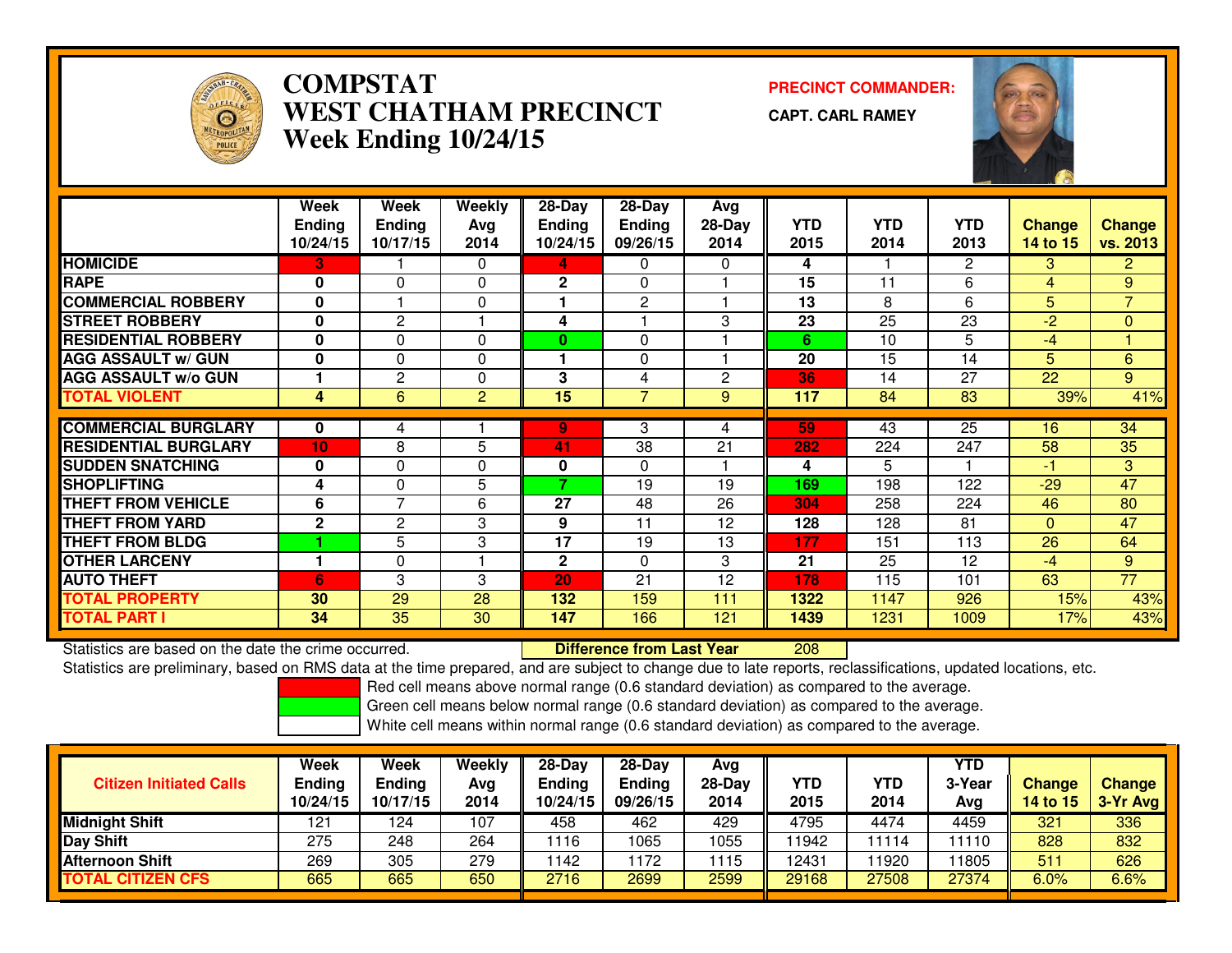

## **COMPSTAT PRECINCT COMMANDER: DOWNTOWN PRECINCTWeek Ending 10/24/15**

**CAPT. Ben Herron**



|                             | <b>Week</b>    | Week          | Weekly   | $28-Day$      | $28$ -Day      | Avg            |            |                 |                |               |                |
|-----------------------------|----------------|---------------|----------|---------------|----------------|----------------|------------|-----------------|----------------|---------------|----------------|
|                             | <b>Ending</b>  | <b>Ending</b> | Ava      | <b>Ending</b> | <b>Ending</b>  | $28-Day$       | <b>YTD</b> | <b>YTD</b>      | <b>YTD</b>     | <b>Change</b> | <b>Change</b>  |
|                             | 10/24/15       | 10/17/15      | 2014     | 10/24/15      | 09/26/15       | 2014           | 2015       | 2014            | 2013           | 14 to 15      | vs. 2013       |
| <b>HOMICIDE</b>             |                | 0             | $\Omega$ |               | 2              |                | 6          | 3               | 9              | 3             | $-3$           |
| <b>RAPE</b>                 | $\overline{2}$ | 0             | $\Omega$ | 3             | 3              |                | 14         | 11              | 7              | 3             | $\overline{7}$ |
| <b>COMMERCIAL ROBBERY</b>   | 0              |               | $\Omega$ | 1             | 4              |                | 10         | 6               | 9              | 4             |                |
| <b>ISTREET ROBBERY</b>      | 3              | 5             | 2        | 15            | 11             | 7              | 98         | 65              | 85             | 33            | 13             |
| <b>RESIDENTIAL ROBBERY</b>  | 0              | $\Omega$      | 0        | 0             | $\Omega$       | $\Omega$       | 6          | $\overline{c}$  | $\overline{7}$ | 4             | $-1$           |
| <b>AGG ASSAULT w/ GUN</b>   | $\bf{0}$       | 3             |          | 10            | 6              | 3              | 47         | 32              | 32             | 15            | 15             |
| <b>AGG ASSAULT w/o GUN</b>  |                | 0             |          | 4             | $\overline{7}$ | 3              | 39         | 33              | 37             | 6.            | $\overline{2}$ |
| <b>TOTAL VIOLENT</b>        | $\overline{7}$ | 9             | 4        | 34            | 33             | 16             | 220        | 152             | 186            | 45%           | 18%            |
|                             |                |               |          |               |                |                |            |                 |                |               |                |
| <b>COMMERCIAL BURGLARY</b>  | 0              | 0             |          | $\mathbf{2}$  | 3              | 3              | 24         | $\overline{36}$ | 28             | $-12$         | $-4$           |
| <b>RESIDENTIAL BURGLARY</b> |                | $\mathbf{2}$  | 3        | 8             | 8              | 11             | 115        | 106             | 134            | 9             | $-19$          |
| <b>SUDDEN SNATCHING</b>     | $\overline{2}$ | 0             |          | 3             | $\overline{2}$ | $\overline{2}$ | 32         | 26              | 30             | 6             | $\overline{c}$ |
| <b>ISHOPLIFTING</b>         | 5              | 5             | 4        | 22            | 31             | 18             | 216        | 186             | 171            | 30            | 45             |
| <b>THEFT FROM VEHICLE</b>   | 12             | 10            | 9        | 38            | 34             | 36             | 338        | 422             | 307            | $-84$         | 31             |
| <b>THEFT FROM YARD</b>      | $\overline{2}$ | 8             | 5        | 23            | 21             | 21             | 188        | 224             | 198            | -36           | $-10$          |
| <b>THEFT FROM BLDG</b>      | 4              | 5             | 5        | 18            | 23             | 21             | 180        | 215             | 152            | $-35$         | 28             |
| <b>OTHER LARCENY</b>        |                | 0             |          | 2             |                | $\overline{2}$ | 17         | 23              | 35             | $-6$          | $-18$          |
| <b>AUTO THEFT</b>           | $\mathbf{2}$   | 3             | 3        | 9             | 17             | 11             | 164        | 119             | 105            | 45            | 59             |
| <b>TOTAL PROPERTY</b>       | 29             | 33            | 31       | 125           | 140            | 125            | 1274       | 1357            | 1160           | $-6%$         | 10%            |
| <b>TOTAL PART I</b>         | 36             | 42            | 35       | 159           | 173            | 141            | 1494       | 1509            | 1346           | $-1\%$        | 11%            |

Statistics are based on the date the crime occurred. **Difference from Last Year**  -15Statistics are preliminary, based on RMS data at the time prepared, and are subject to change due to late reports, reclassifications, updated locations, etc.

Red cell means above normal range (0.6 standard deviation) as compared to the average.

Green cell means below normal range (0.6 standard deviation) as compared to the average.

| <b>Citizen Initiated Calls</b> | Week<br><b>Ending</b><br>10/24/15 | Week<br><b>Ending</b><br>10/17/15 | Weekly<br>Avg<br>2014 | 28-Day<br>Ending<br>10/24/15 | 28-Day<br><b>Ending</b><br>09/26/15 | Avg<br>$28-Day$<br>2014 | YTD<br>2015 | <b>YTD</b><br>2014 | YTD<br>3-Year<br>Avg | <b>Change</b><br>14 to 15 | <b>Change</b><br>3-Yr Avg |
|--------------------------------|-----------------------------------|-----------------------------------|-----------------------|------------------------------|-------------------------------------|-------------------------|-------------|--------------------|----------------------|---------------------------|---------------------------|
| <b>Midnight Shift</b>          | 140                               | 16                                | 114                   | 518                          | 503                                 | 457                     | 5196        | 4929               | 4913                 | 267                       | 283                       |
| <b>Day Shift</b>               | 238                               | 233                               | 223                   | 962                          | 893                                 | 891                     | 10123       | 9436               | 9475                 | 687                       | 648                       |
| Afternoon Shift                | 265                               | 265                               | 244                   | 1051                         | 1038                                | 976                     | 10943       | 10512              | 10404                | 431                       | 539                       |
| <b>TOTAL CITIZEN CFS</b>       | 643                               | 614                               | 581                   | 2531                         | 2434                                | 2324                    | 26262       | 24877              | 24792                | 5.6%                      | 5.9%                      |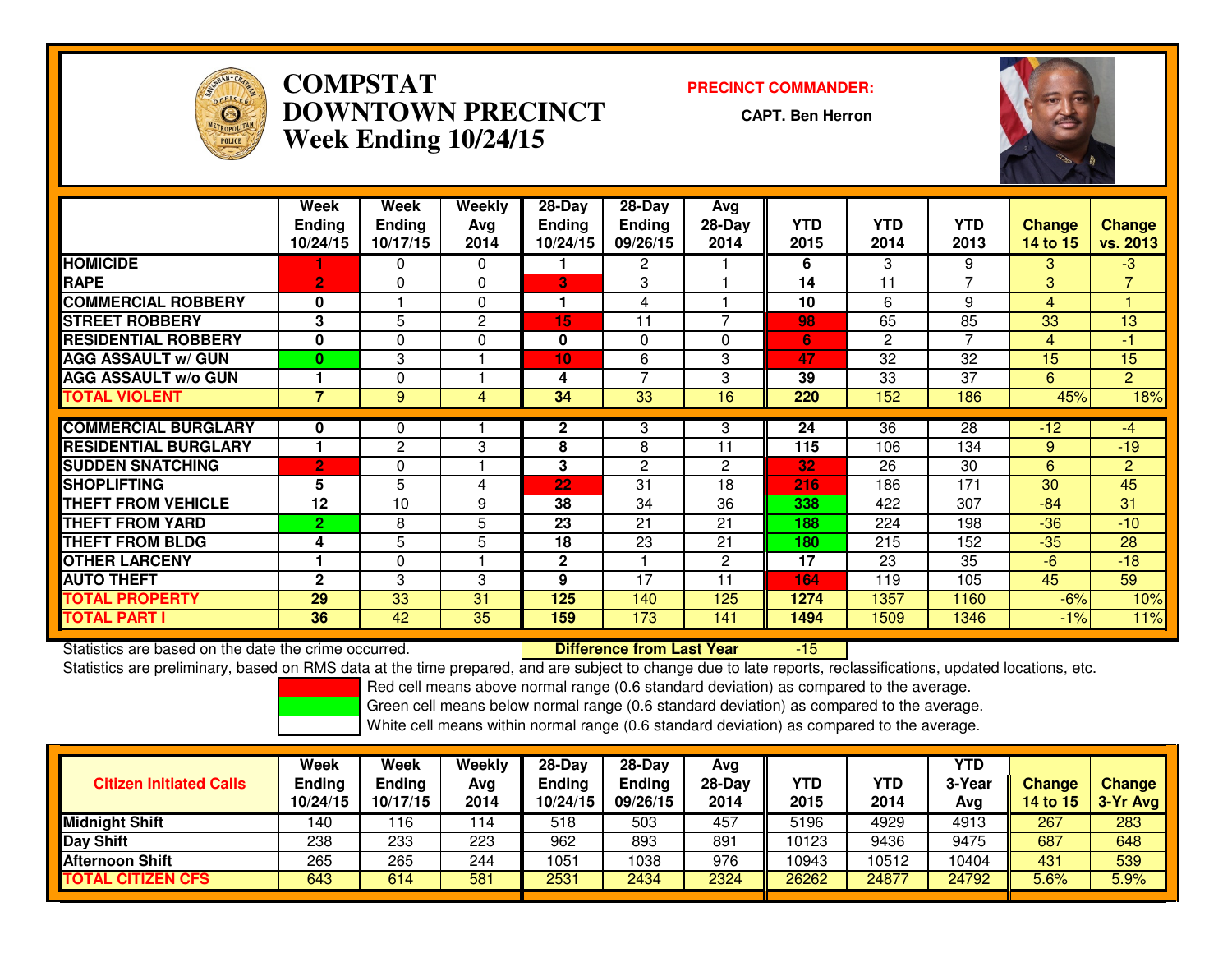

# **COMPSTATCENTRAL PRECINCT Week Ending 10/24/15**

**PRECINCT COMMANDER:**



|                             | Week                    | Week           | Weekly         | 28-Day        | $28$ -Day      | Avg          |            |                 |                |                |                 |
|-----------------------------|-------------------------|----------------|----------------|---------------|----------------|--------------|------------|-----------------|----------------|----------------|-----------------|
|                             | <b>Ending</b>           | <b>Ending</b>  | Avg            | <b>Ending</b> | <b>Ending</b>  | $28-Day$     | <b>YTD</b> | <b>YTD</b>      | <b>YTD</b>     | <b>Change</b>  | <b>Change</b>   |
|                             | 10/24/15                | 10/17/15       | 2014           | 10/24/15      | 09/26/15       | 2014         | 2015       | 2014            | 2013           | 14 to 15       | vs. 2013        |
| <b>HOMICIDE</b>             | 0                       | 0              | $\Omega$       | $\mathbf{2}$  | 0              |              | 12         | 11              | 9              |                | 3               |
| <b>RAPE</b>                 | 0                       | 0              | $\Omega$       | 0             |                |              | 8          | 11              | $\overline{5}$ | $-3$           | $\overline{3}$  |
| <b>COMMERCIAL ROBBERY</b>   | 0                       |                | $\Omega$       | 3             |                |              | 11         | 12              | 11             | -1             | $\Omega$        |
| <b>STREET ROBBERY</b>       | $\overline{\mathbf{A}}$ | 3              | 2              | 14            | 7              | 8            | 79         | 85              | 55             | $-6$           | 24              |
| <b>RESIDENTIAL ROBBERY</b>  | $\bf{0}$                | 0              | $\Omega$       | 1             | $\Omega$       | 0            | 7          | 3               | 5              | $\overline{4}$ | $\overline{2}$  |
| <b>AGG ASSAULT w/ GUN</b>   |                         |                | $\overline{2}$ | 6             | 10             | 6            | 86         | 67              | 45             | 19             | 41              |
| <b>AGG ASSAULT w/o GUN</b>  | $\bf{0}$                | 0              |                | 3             | $\overline{7}$ | 3            | 46         | 37              | 47             | 9              | $-1$            |
| <b>TOTAL VIOLENT</b>        | 5                       | 5              | 5              | 29            | 26             | 21           | 249        | 226             | 177            | 10%            | 41%             |
| <b>COMMERCIAL BURGLARY</b>  |                         |                |                | 3             | 5              |              | 56         | $\overline{37}$ | 76             | 19             | $-20$           |
|                             |                         | $\overline{7}$ |                |               |                | 4            |            |                 |                |                |                 |
| <b>RESIDENTIAL BURGLARY</b> | 5                       |                | 9              | 19            | 32             | 34           | 343        | 370             | 367            | $-27$          | $-24$           |
| <b>SUDDEN SNATCHING</b>     | 0                       | 0              | $\Omega$       | 1             | 3              |              | 11         | 13              | 11             | $-2$           | $\mathbf{0}$    |
| <b>SHOPLIFTING</b>          | 4                       | 2              | $\overline{2}$ | 16            | 6              | 8            | 81         | 82              | 79             | 41             | $\overline{2}$  |
| <b>THEFT FROM VEHICLE</b>   | 9                       | 9              | 9              | 39            | 45             | 36           | 496        | 394             | 384            | 102            | 112             |
| <b>THEFT FROM YARD</b>      | $\overline{7}$          | 7              | 5              | 22            | 20             | 20           | 169        | 219             | 185            | $-50$          | $-16$           |
| <b>THEFT FROM BLDG</b>      | 4                       | 3              | 4              | 10            | 17             | 18           | 182        | 193             | 168            | $-11$          | 14              |
| <b>OTHER LARCENY</b>        | $\overline{2}$          | 2              |                | 7             | $\mathbf{2}$   | $\mathbf{2}$ | 33         | 16              | 27             | 17             | 6               |
| <b>AUTO THEFT</b>           | $\mathbf{0}$            |                | 4              | 8             | 11             | 17           | 221        | 185             | 184            | 36             | $\overline{37}$ |
| <b>TOTAL PROPERTY</b>       | 32                      | 32             | 35             | 125           | 141            | 141          | 1592       | 1509            | 1481           | 6%             | 7%              |
| <b>TOTAL PART I</b>         | 37                      | 37             | 40             | 154           | 167            | 162          | 1841       | 1735            | 1658           | 6%             | 11%             |

Statistics are based on the date the crime occurred. **Difference from Last Year** 

Statistics are based on the date the crime occurred. **Exerce the Lub of Lifterence from Last Year Nome 106 Exer**<br>Statistics are preliminary, based on RMS data at the time prepared, and are subject to change due to late rep

Red cell means above normal range (0.6 standard deviation) as compared to the average.

Green cell means below normal range (0.6 standard deviation) as compared to the average.

| <b>Citizen Initiated Calls</b> | Week<br><b>Ending</b><br>10/24/15 | Week<br><b>Ending</b><br>10/17/15 | Weekly<br>Avg<br>2014 | 28-Day<br><b>Ending</b><br>10/24/15 | $28-Dav$<br><b>Ending</b><br>09/26/15 | Ava<br>$28-Day$<br>2014 | <b>YTD</b><br>2015 | YTD<br>2014 | YTD<br>3-Year<br>Avg | <b>Change</b><br>14 to $15$ | <b>Change</b><br>3-Yr Avg |
|--------------------------------|-----------------------------------|-----------------------------------|-----------------------|-------------------------------------|---------------------------------------|-------------------------|--------------------|-------------|----------------------|-----------------------------|---------------------------|
| <b>Midnight Shift</b>          | 140                               | 102                               | 116                   | 501                                 | 479                                   | 463                     | 5392               | 4915        | 4943                 | 477                         | 449                       |
| Day Shift                      | 271                               | 266                               | 268                   | 1095                                | 092                                   | 1074                    | 11641              | 1424        | 10903                | 217                         | 738                       |
| Afternoon Shift                | 272                               | 308                               | 274                   | 1181                                | 228                                   | 1098                    | 12549              | 1690        | 11843                | 859                         | 706                       |
| <b>TOTAL CITIZEN CFS</b>       | 683                               | 676                               | 659                   | 2777                                | 2799                                  | 2635                    | 29582              | 28029       | 27689                | 5.5%                        | 6.8%                      |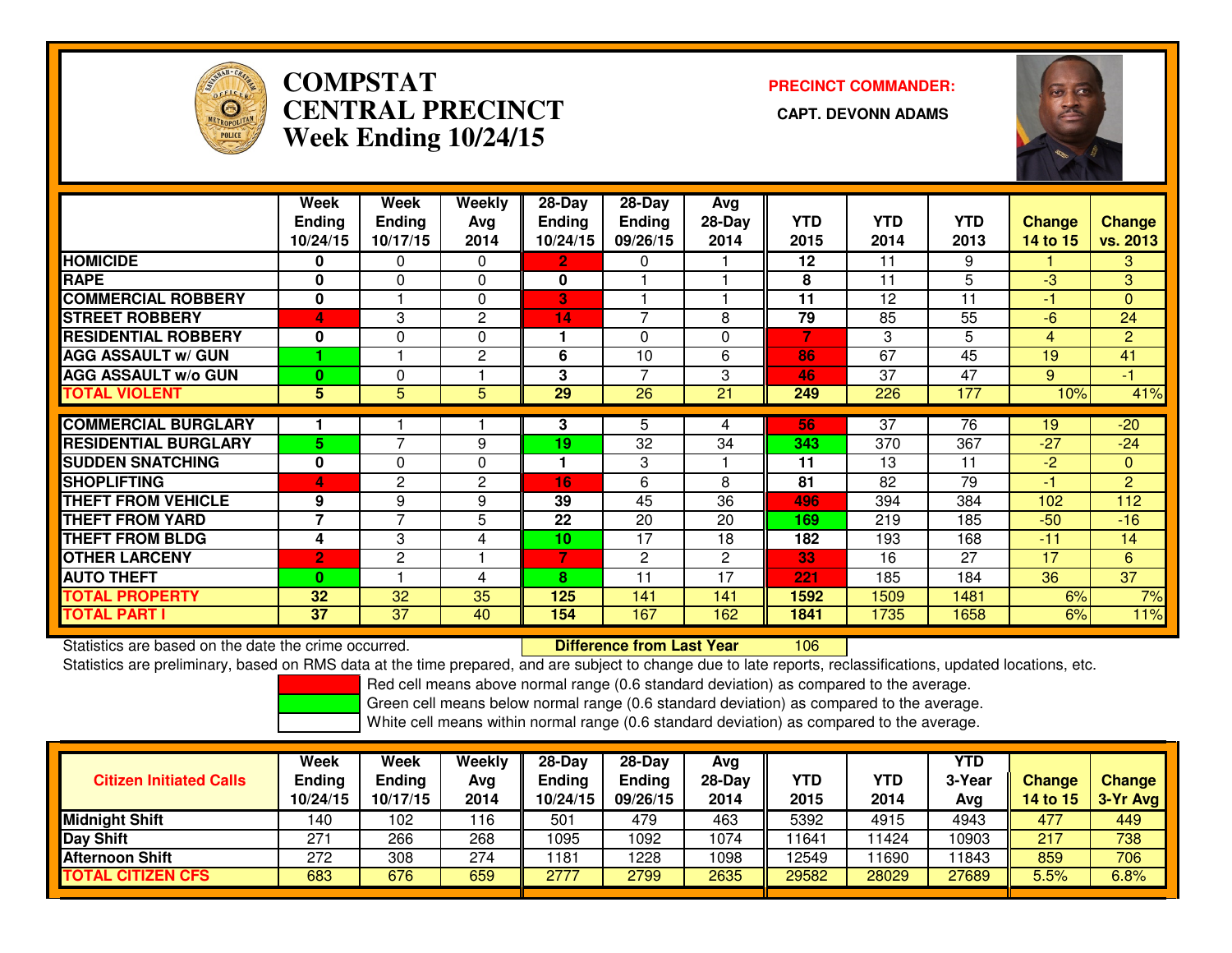

#### **COMPSTAT PRECINCT COMMANDER: SOUTHSIDE PRECINCT CAPT. TERRY SHOOPWeek Ending 10/24/15**



|                             | Week<br><b>Ending</b><br>10/24/15 | Week<br><b>Ending</b><br>10/17/15 | Weekly<br>Avg<br>2014 | $28-Day$<br><b>Ending</b><br>10/24/15 | $28-Day$<br><b>Ending</b><br>09/26/15 | Avg<br>28-Day<br>2014 | <b>YTD</b><br>2015 | <b>YTD</b><br>2014 | <b>YTD</b><br>2013 | <b>Change</b><br>14 to 15 | <b>Change</b><br>vs. 2013 |
|-----------------------------|-----------------------------------|-----------------------------------|-----------------------|---------------------------------------|---------------------------------------|-----------------------|--------------------|--------------------|--------------------|---------------------------|---------------------------|
| <b>HOMICIDE</b>             | 0                                 | 0                                 | 0                     | 2                                     | 0                                     | 0                     | 6.                 | $\overline{2}$     | 4                  | 4                         | $\overline{2}$            |
| <b>RAPE</b>                 | $\mathbf{0}$                      |                                   | 0                     | $\overline{2}$                        | $\Omega$                              |                       | 8                  |                    | 9                  |                           | -1                        |
| <b>COMMERCIAL ROBBERY</b>   | $\mathbf{0}$                      |                                   |                       | 4                                     | $\Omega$                              | 3                     | 11                 | 20                 | 16                 | $-9$                      | $-5$                      |
| <b>STREET ROBBERY</b>       | $\mathbf 0$                       |                                   |                       | $\overline{2}$                        | 5                                     | 4                     | 36                 | 47                 | 28                 | $-11$                     | 8                         |
| <b>RESIDENTIAL ROBBERY</b>  | $\mathbf 0$                       |                                   | 0                     |                                       | $\mathbf{2}$                          |                       | 13                 | 10                 | 7                  | 3                         | 6                         |
| <b>AGG ASSAULT w/ GUN</b>   | $\overline{2}$                    | 0                                 | 0                     | $\overline{2}$                        | 9                                     |                       | 27                 | 12                 | 12                 | 15                        | 15                        |
| <b>IAGG ASSAULT w/o GUN</b> | $\overline{2}$                    | $\Omega$                          | 0                     | 6                                     | 3                                     | 2                     | 26                 | 16                 | 24                 | 10                        | $\overline{2}$            |
| <b>TOTAL VIOLENT</b>        | 4                                 | 4                                 | 3                     | 19                                    | 19                                    | 11                    | 127                | 114                | 100                | 11%                       | 27%                       |
|                             |                                   |                                   |                       |                                       |                                       |                       |                    |                    |                    |                           |                           |
| <b>ICOMMERCIAL BURGLARY</b> | 0                                 |                                   |                       | 4                                     | 10                                    | 3                     | 46                 | 32                 | 46                 | 14                        | 0                         |
| <b>RESIDENTIAL BURGLARY</b> | 8                                 | 6                                 | 5                     | 19                                    | 26                                    | 18                    | 261                | 189                | 325                | 72                        | $-64$                     |
| <b>SUDDEN SNATCHING</b>     | $\bf{0}$                          | 0                                 | 0                     | 0                                     |                                       |                       | 12                 | 10                 | 10                 | $\overline{2}$            | $\overline{2}$            |
| <b>SHOPLIFTING</b>          | $\overline{15}$                   | $\overline{15}$                   | 13                    | 65                                    | 71                                    | 51                    | 595                | 538                | 599                | 57                        | $-4$                      |
| <b>THEFT FROM VEHICLE</b>   | 6                                 | 9                                 | 7                     | 20                                    | 36                                    | 27                    | 341                | 303                | 293                | 38                        | 48                        |
| <b>THEFT FROM YARD</b>      | 4                                 | 4                                 | 2                     | 10                                    | 6                                     | 9                     | 102                | 98                 | 90                 | 4                         | 12                        |
| <b>THEFT FROM BLDG</b>      | 8                                 | $\overline{ }$                    | 4                     | 25                                    | 22                                    | 17                    | 217                | 181                | 213                | 36                        | 4                         |
| <b>OTHER LARCENY</b>        |                                   | 0                                 |                       | 2                                     |                                       | 2                     | 19                 | 27                 | 39                 | $-8$                      | $-20$                     |
| <b>AUTO THEFT</b>           | $\mathbf{2}$                      | 3                                 | 2                     | 11                                    | 21                                    | 8                     | 165                | 76                 | 95                 | 89                        | $\overline{70}$           |
| <b>TOTAL PROPERTY</b>       | 44                                | 45                                | 34                    | 156                                   | 194                                   | 136                   | 1758               | 1454               | 1710               | 21%                       | 3%                        |
| <b>TOTAL PART I</b>         | 48                                | 49                                | 37                    | 175                                   | 213                                   | 148                   | 1885               | 1568               | 1810               | 20%                       | 4%                        |

Statistics are based on the date the crime occurred. **Difference from Last Year** 

<sup>317</sup>

Statistics are preliminary, based on RMS data at the time prepared, and are subject to change due to late reports, reclassifications, updated locations, etc.

Red cell means above normal range (0.6 standard deviation) as compared to the average.

Green cell means below normal range (0.6 standard deviation) as compared to the average.

| <b>Citizen Initiated Calls</b> | <b>Week</b><br><b>Ending</b><br>10/24/15 | Week<br>Ending<br>10/17/15 | Weekly<br>Avg<br>2014 | $28-Dav$<br><b>Ending</b><br>10/24/15 | $28-Dav$<br><b>Ending</b><br>09/26/15 | Ava<br>28-Dav<br>2014 | YTD<br>2015 | YTD<br>2014 | <b>YTD</b><br>3-Year<br>Ava | <b>Change</b><br>14 to 15 | <b>Change</b><br>3-Yr Avg |
|--------------------------------|------------------------------------------|----------------------------|-----------------------|---------------------------------------|---------------------------------------|-----------------------|-------------|-------------|-----------------------------|---------------------------|---------------------------|
| <b>Midnight Shift</b>          | 104                                      | 112                        | 91                    | 395                                   | 383                                   | 363                   | 4286        | 3845        | 391                         | 441                       | 375                       |
| Day Shift                      | 281                                      | 282                        | 259                   | 1070                                  | 1113                                  | 1038                  | 11718       | 1020        | 10903                       | 698                       | 815                       |
| <b>Afternoon Shift</b>         | 266                                      | 292                        | 259                   | 1097                                  | 1067                                  | 1034                  | 1495        | 10977       | 10904                       | 518                       | 591                       |
| <b>TOTAL CITIZEN CFS</b>       | 651                                      | 686                        | 609                   | 2562                                  | 2563                                  | 2435                  | 27499       | 25842       | 25718                       | 6.4%                      | 6.9%                      |